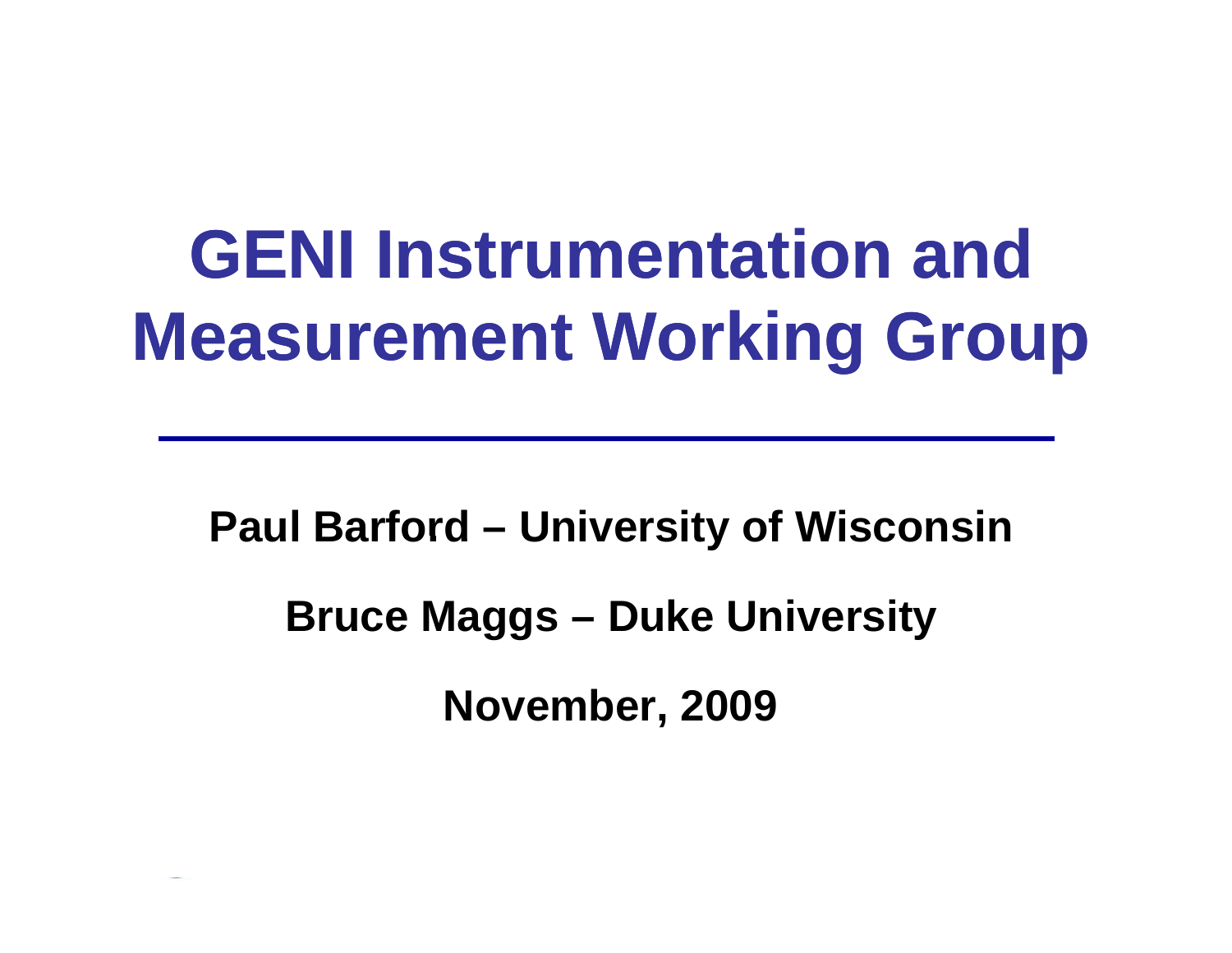## **Session outline**

- $\bullet$ **9:00am - Welcome and introduction**
- $\bullet$ **9:10am - Initial view of WG ob jectives**
- $\bullet$  **9:20am - Short presentations**
	- **Instrumentation and Measurement for GENI- P. Barford**
	- **Instrumentation Tools for a GENI Prototyp , e J. Griffioen**
	- **OnTimeMeasure, P. Calyam**
	- **Leveraging and Abstracting Measurements with perfSONAR, M. Swany**
	- **Scalable, Extensible, and Safe Monitoring of GENI, S. Fahmy**
	- **Virtual Machine Introspection for GENI, B. Hay**
	- **Embedding real-time substrate measurements, K. Bergman**
	- **Programmable Measurements over LEARN, D. Gurkan**
	- **Integrated Measurement Framework R Dutta Framework, R.**
	- **ORBIT measurements arrangement, M. Gruteser**
- $\bullet$ **10:20am - Discussion of objectives**
- $\bullet$ **10:50am Wrap up -**



wail.cs.wisc.edu 2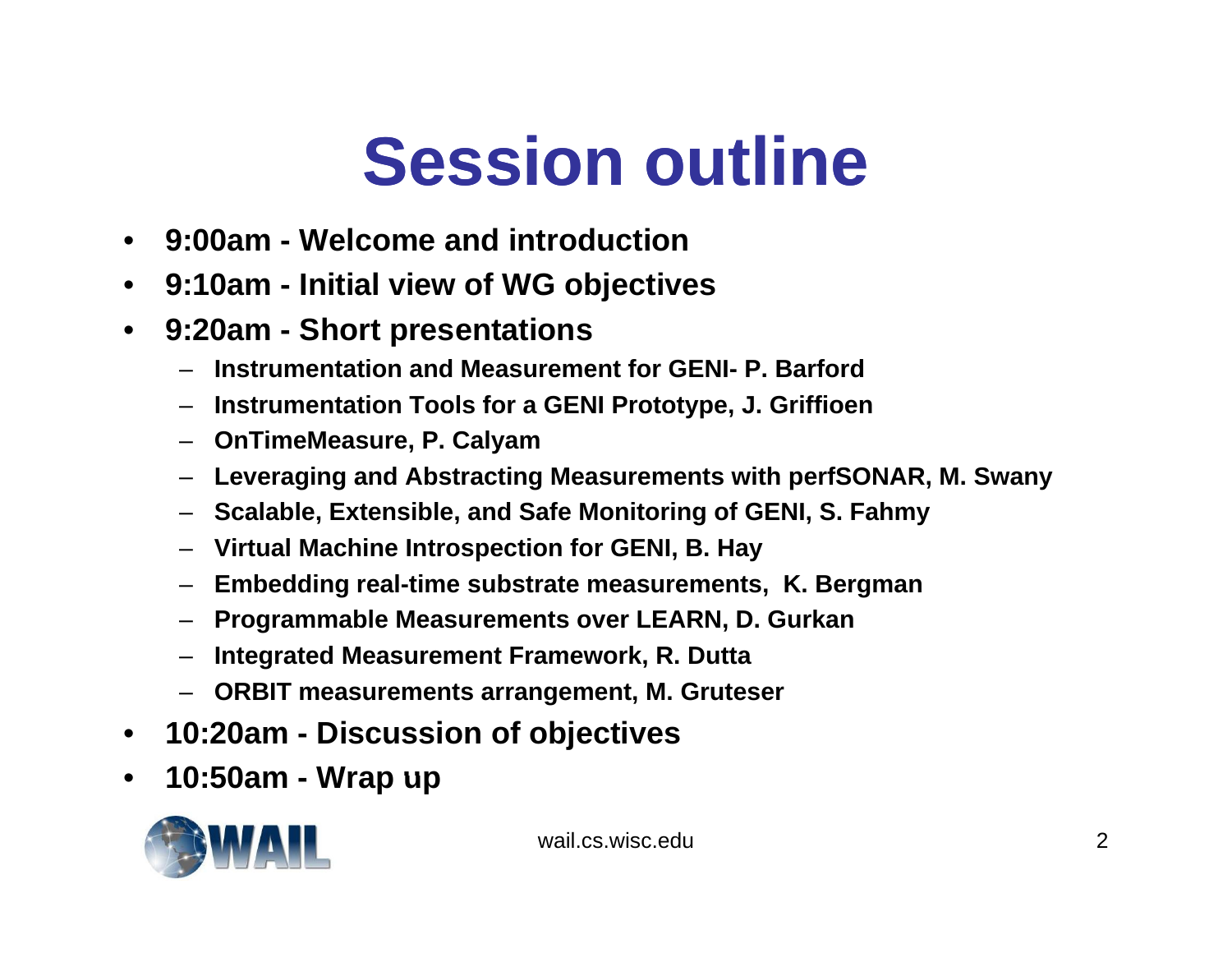### **A brief history of GENI I & M** the contract of the contract of the contract of the contract of the contract of the contract of the contract of

- **'06 – '07: instrumentation and measurement 07: systems discussed in facilities architecture WG**
	- **GENI design document 06-12**
- **'08 – '09: several spiral 1 projects oriented around measurement capability**
- **June '09: first GENI measurement workshop** –**Final report is nearly complete**

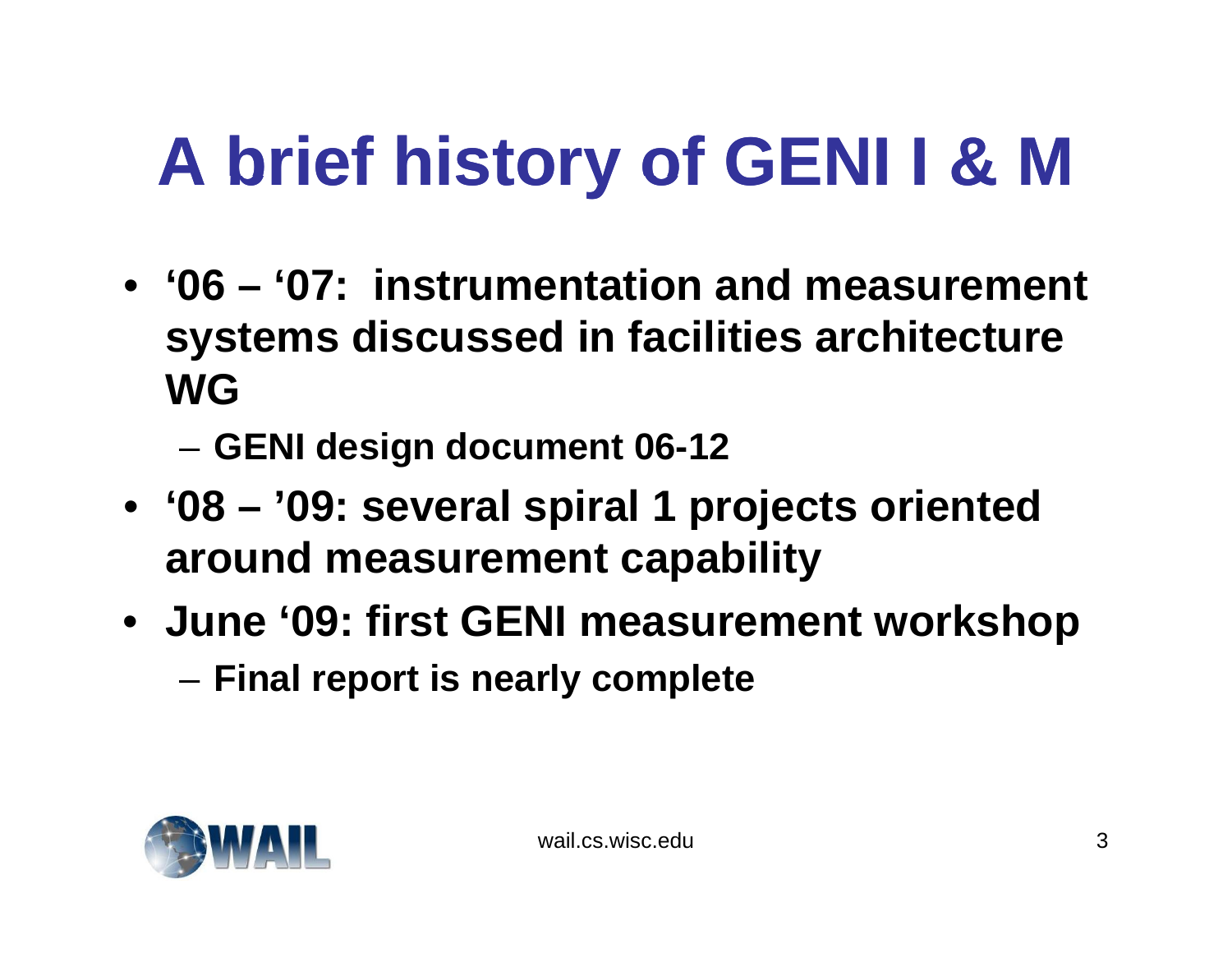### **Vision for I & M in GENI**

- **Instrumentation and measurement s ystems provides broad data gathering, analysis and archival capability**
	- Sufficient to support GENI scientific mission
	- $-$  Sufficient to support GENI operations
- **Key component for success of the the infrastructure**

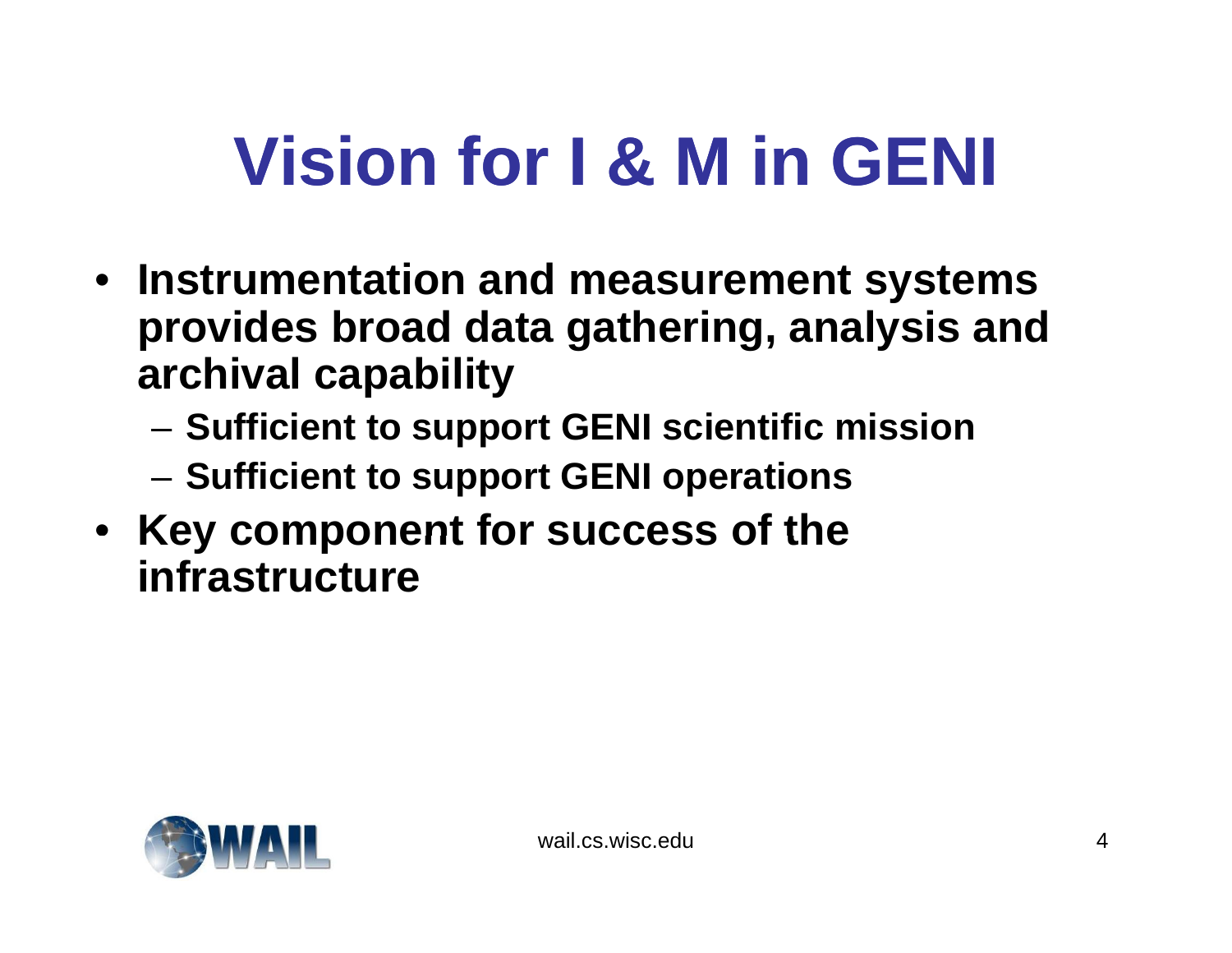## **Measurement requirements**

- Ability to measure details of GENI behavior with high **precision and accuracy across (all?) layers**
- **No (or at least measurable) impact on experiments**
- $\bullet$ **Ubiquitous deployment**
- **Extensible**
- **Large capacity**
- $\bullet$ **High availability**
- $\bullet$ **Resilient**
- **Strong access control**
- **Seamless inte gration with control frameworks**



wail.cs.wisc.edu 5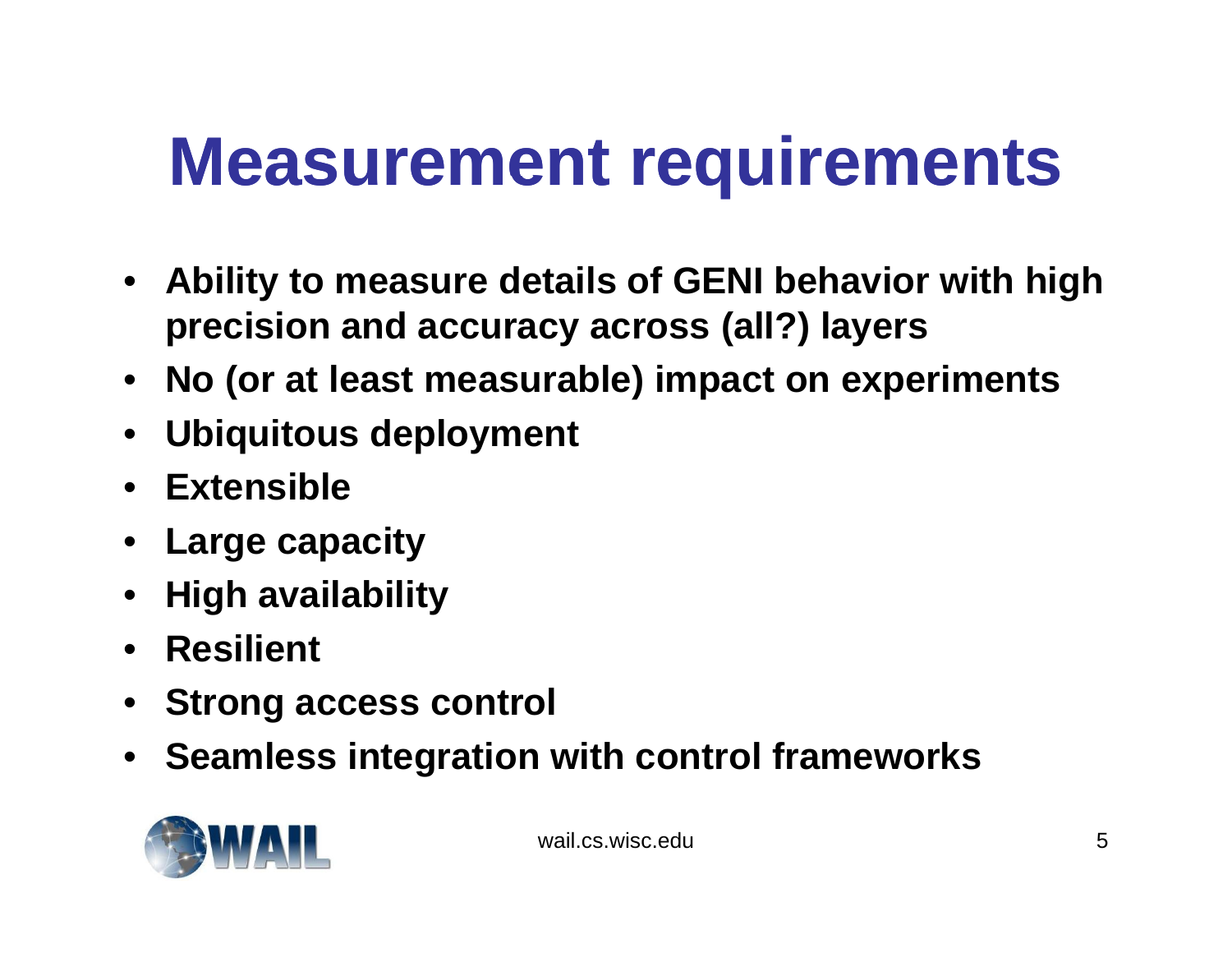## **Conceptual strawman**

- **Instrumentation**
	- – **Taps in the network and systems that provide basic signals**
- **Collection & synthesis**
	- **Programmable systems that collect, combine and t f bi i l trans form basic signals**
- **Archive**
	- $-$  Measurement data index and repository

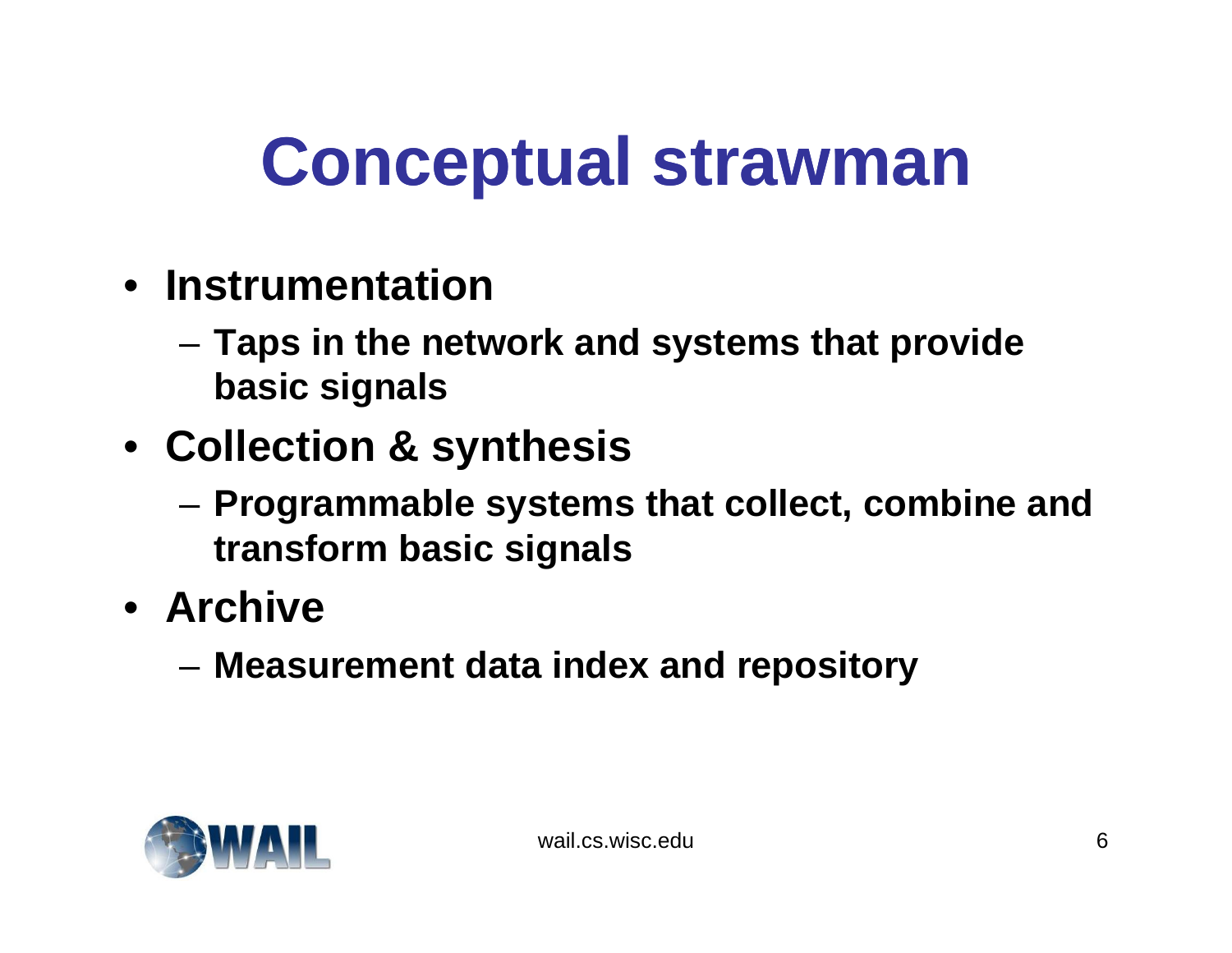### **Instrumentation**

- **Link sensors**
	- **Deployed on network links via taps**
	- –**Provide basic link signals**
- **Node sensors**
	- **Deployed on all systems connected by links**
	- **Provide basic utilization/state/configuration data**
- **Time sensors**
	- **Deployed at all sites**
	- **Provide fine-grained, synchronized timestamps**

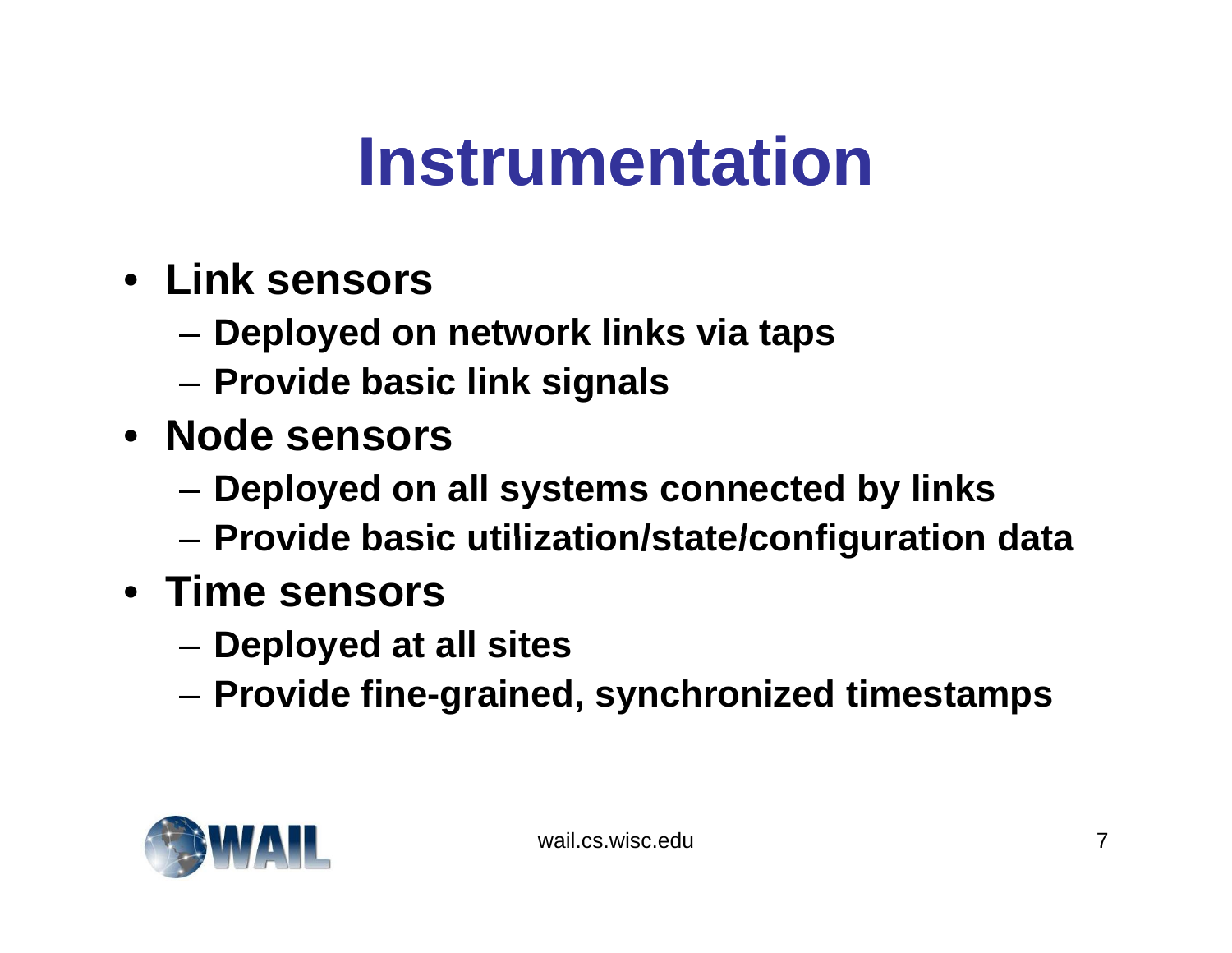# **Collection & synthesis**

- **Pro g y () rammable s ystem ( s ) connected to sensors**
	- **Eg. DAG appliance**
- **Transform basic signals into data suitable for more st dd l i tan dar d analysis**
	- **Eg. framing and flow export**
	- **Eg. CAIDA's DatCat**
- **Transformations can be more sophisticated**
	- **Eg. streaming queries**
- Select/transfer protocol moves data from node sensors
	- **Eg. Simple Common Sensor Interface for PlanetLab**
- **Short term storage capability**

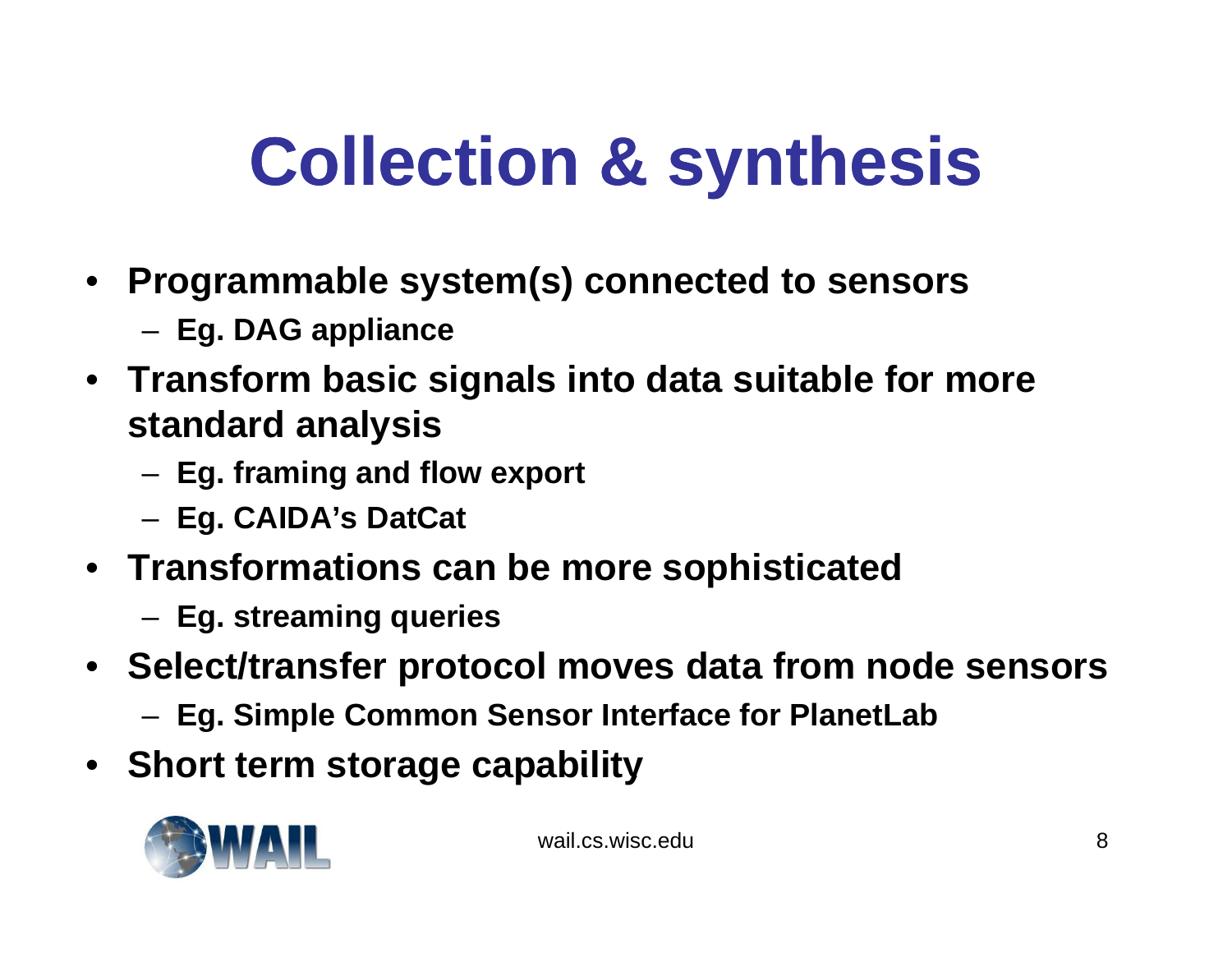### **Data archive**

- **High capacity data repository deployed across GENI sites**
	- – **Interface with sensors and collection & synthesis systems**
	- **Access control & anonymization**
	- **E A S3 g. Amazon**
- **Data catalog**
	- **I d d t i th it Indexes data in the repository**
	- **Eg. DatCat**

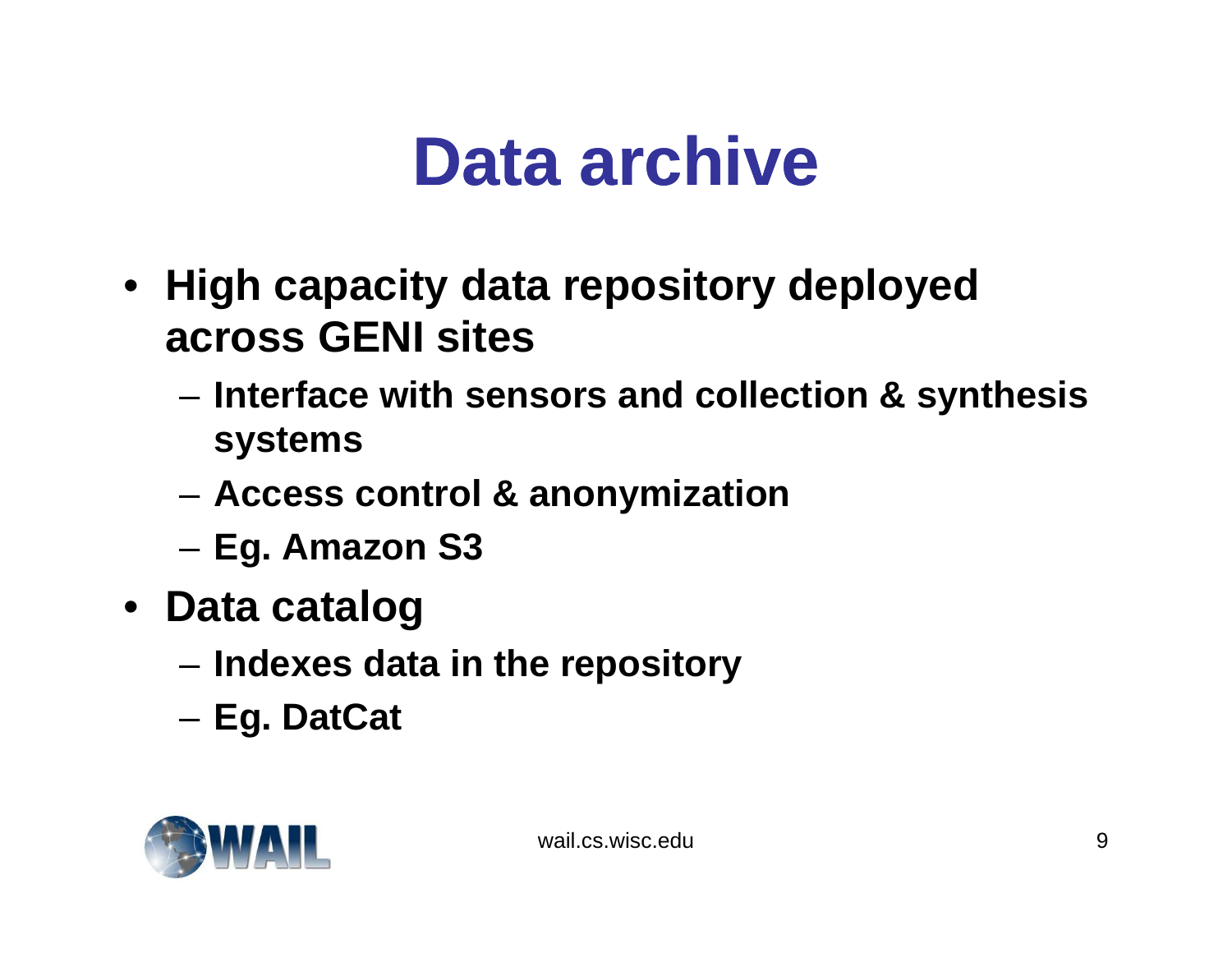# **Security and access control**

- **Requirements**
	- – **All systems and data must only be accessible to authorized users**
	- **Different views of the same data will be available depending on authorization level**
	- **Resilient to attack to**
	- –**User specify privacy**
- **Mechanisms for implementing security and access control are TBD**

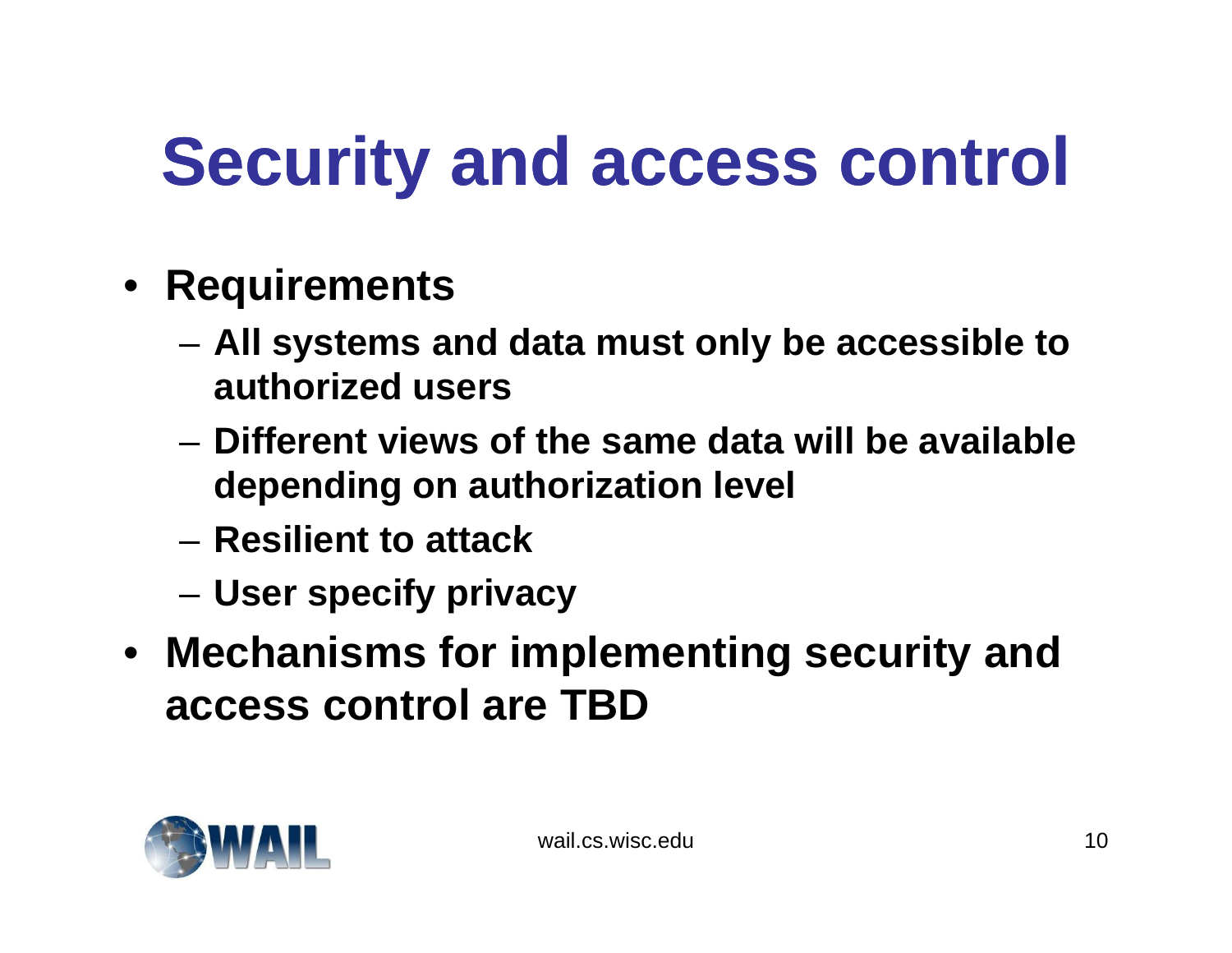#### **Objectives of I & M WG** the contract of the contract of the contract of the contract of the contract of the contract of the contract of

- **Create an architecture for measurement that enables GENI's goals to be achieved**
	- **Document and refine**
- **Facilitate dialog and coordination between teams focused on I & M development**
- **Identify key challenges in I & M that could otherwise inhibit the infrastructure**
- **Solicit feedback from users**
- **Mailing list, wiki, GEC's**

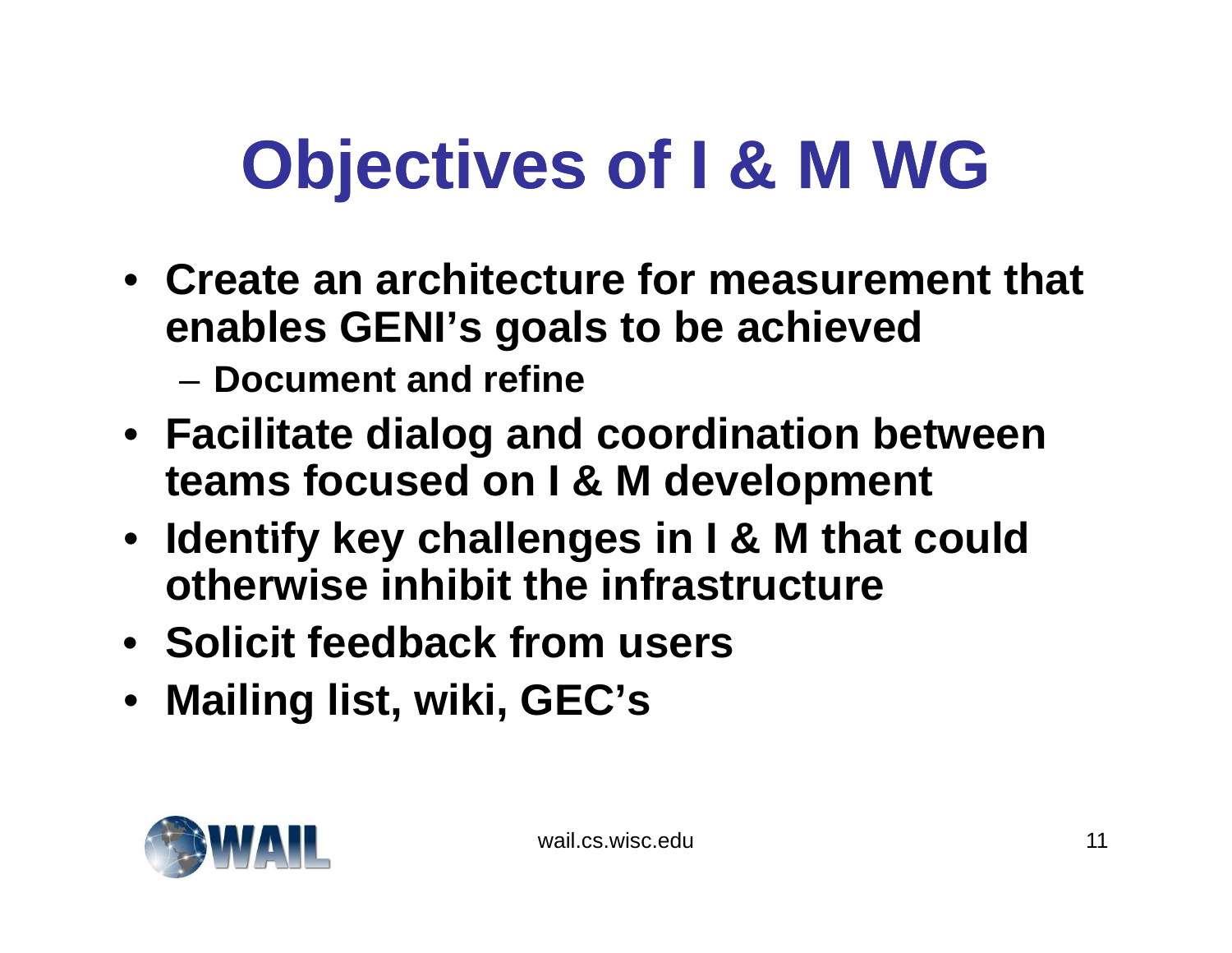#### **Short presentations …**



wail.cs.wisc.edu 12